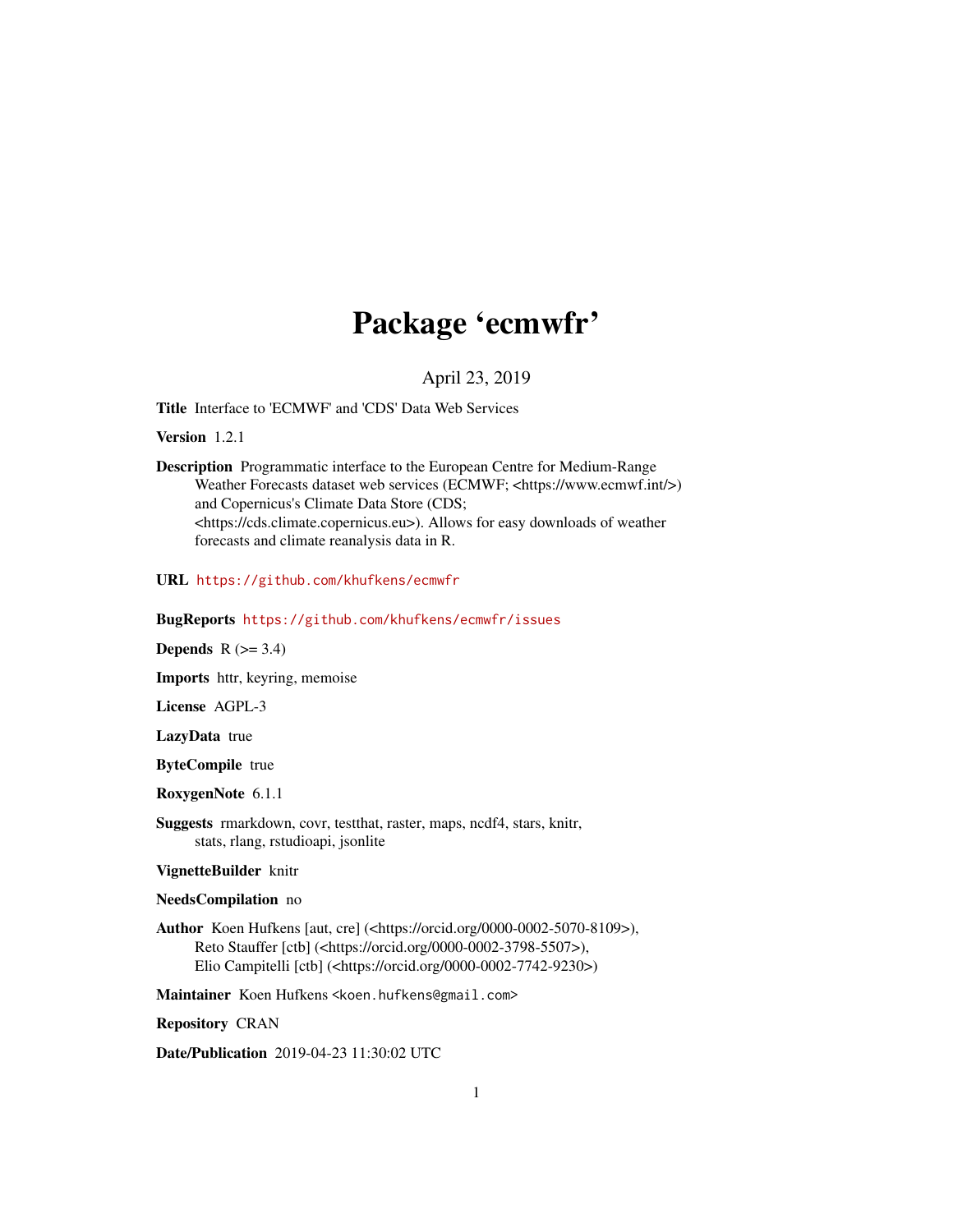### <span id="page-1-0"></span>R topics documented:

| Index | 13 |
|-------|----|
|       |    |
|       |    |
|       |    |
|       |    |
|       |    |
|       |    |
|       |    |
|       |    |
|       |    |
|       |    |
|       |    |

wf\_archetype *Creates an archetype function*

#### Description

Creates a universal MARS / CDS formatting function, in ways similar to wf\_modify\_request() but the added advantage that you could code for the use of dynamic changes in the parameters provided to the resulting custom function.

#### Usage

```
wf_archetype(request, dynamic_fields)
```
#### Arguments

request a MARS or CDS request as an R list object.

dynamic\_fields character vector of fields that could be changed.

#### Details

Contrary to a simple replacement as in wf\_modify\_request() the generated functions are considered custom user written. Given the potential for complex formulations and formatting commands NO SUPPORT for the resulting functions can be provided. Only the generation of a valid function will be guaranteed and tested for.

#### Value

a function that takes 'dynamic\_fields' as arguments and returns a request as an R list object.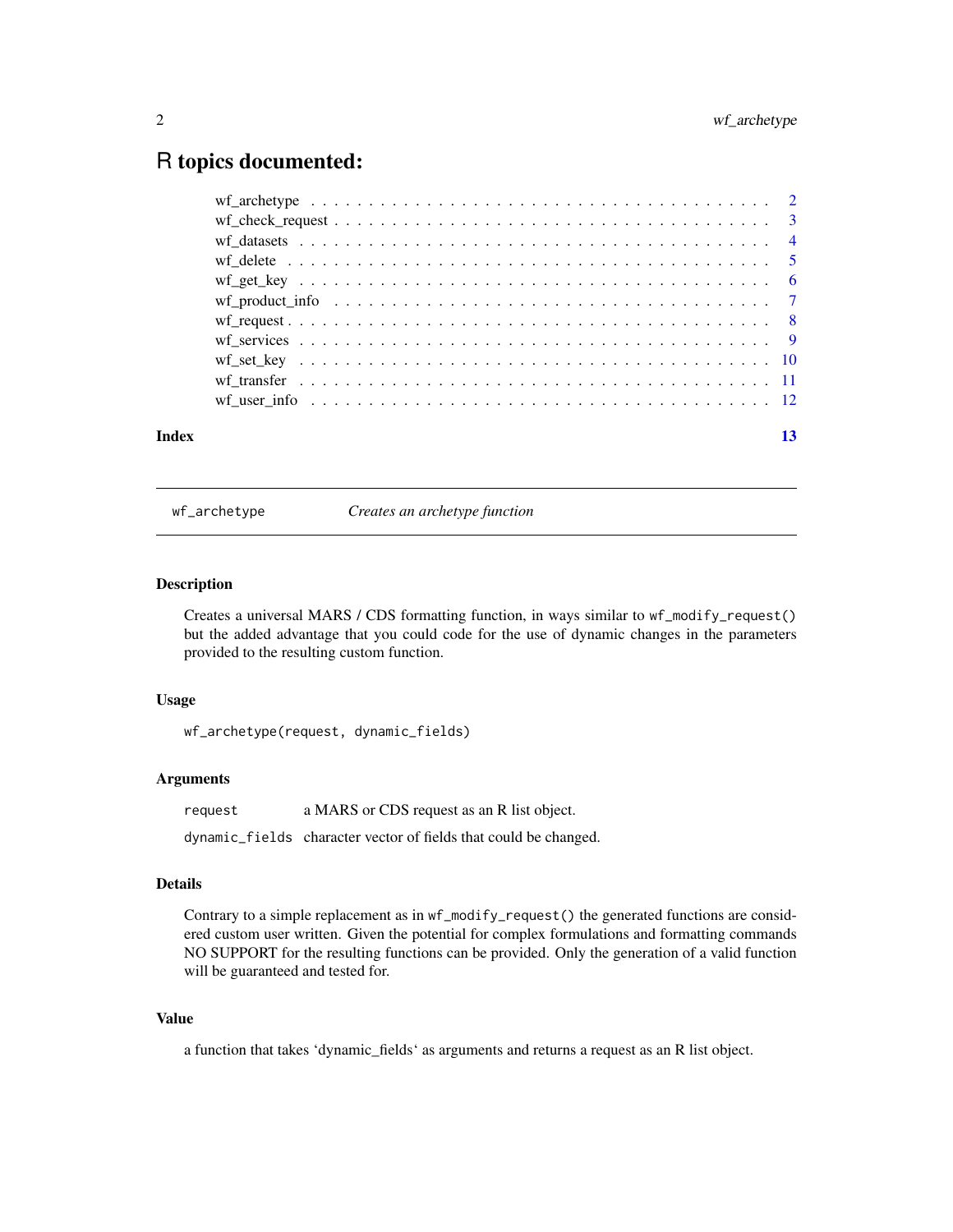#### <span id="page-2-0"></span>wf\_check\_request 3

#### Examples

```
## Not run:
# format an archetype function
ERAI <- wf_archetype(
  request = list(stream = "oper",
                 levtype = "sfc",param = "165.128/166.128/167.128",
                 dataset = "interim",
                 step = "0",grid = "0.75/0.75",
                 time = "00/06/12/18",
                 date = "2014-07-01/to/2014-07-31",
                 type = "an",class = "ei",
                 area = "73.5/-27/33/45",format = "netcdf",
                 target = "tmp.nc"),dynamic_fields = c("date", "time")
\mathcal{L}# print output of the function with below parameters
str(ERA_interim("20100101", 3, 200))
```
## End(Not run)

wf\_check\_request *check ECMWF / CDS data requests*

#### Description

Check the validaty of a data request, and login credentials.

#### Usage

```
wf_check_request(user, request)
```
#### Arguments

| user    | user (email address) used to sign up for the ECMWF data service, used to re-<br>trieve the token set by wf_set_key |
|---------|--------------------------------------------------------------------------------------------------------------------|
| reauest | nested list with query parameters following the layout as specified on the ECMWF<br>API page                       |

#### Value

a data frame with the determined service and url service endpoint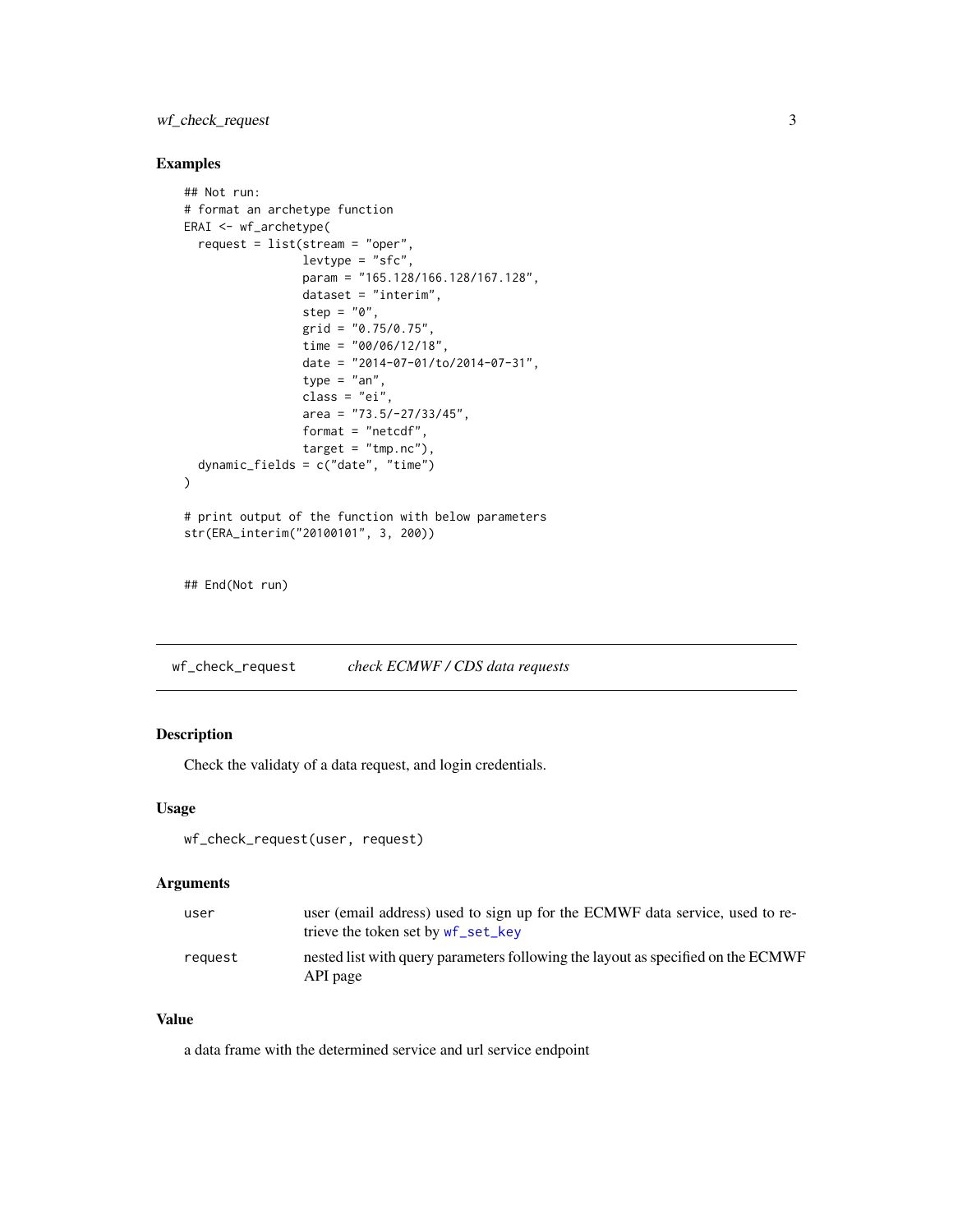#### <span id="page-3-0"></span>Author(s)

Koen Kufkens

#### See Also

[wf\\_set\\_key](#page-9-1) [wf\\_transfer](#page-10-1),[wf\\_request](#page-7-1)

<span id="page-3-1"></span>wf\_datasets *ECMWF dataset list*

#### Description

Returns a list of datasets

#### Usage

```
wf_datasets(user, service = "webapi", simplify = TRUE)
```
#### Arguments

| user     | user (email address) used to sign up for the ECMWF data service, used to re-<br>trieve the token set by wf_set_key |
|----------|--------------------------------------------------------------------------------------------------------------------|
| service  | service to use ecmwf webapi or cds (default $=$ "webapi")                                                          |
| simplify | simplify the output, logical (default $=$ TRUE)                                                                    |

#### Value

returns a nested list or data frame with the ECMWF datasets

#### Author(s)

Koen Kufkens

#### See Also

[wf\\_set\\_key](#page-9-1) [wf\\_transfer](#page-10-1) [wf\\_request](#page-7-1)

```
## Not run:
# set key
wf_set_key(email = "test@mail.com", key = "123")
# get a list of services
wf_services("test@mail.com")
# get a list of datasets
```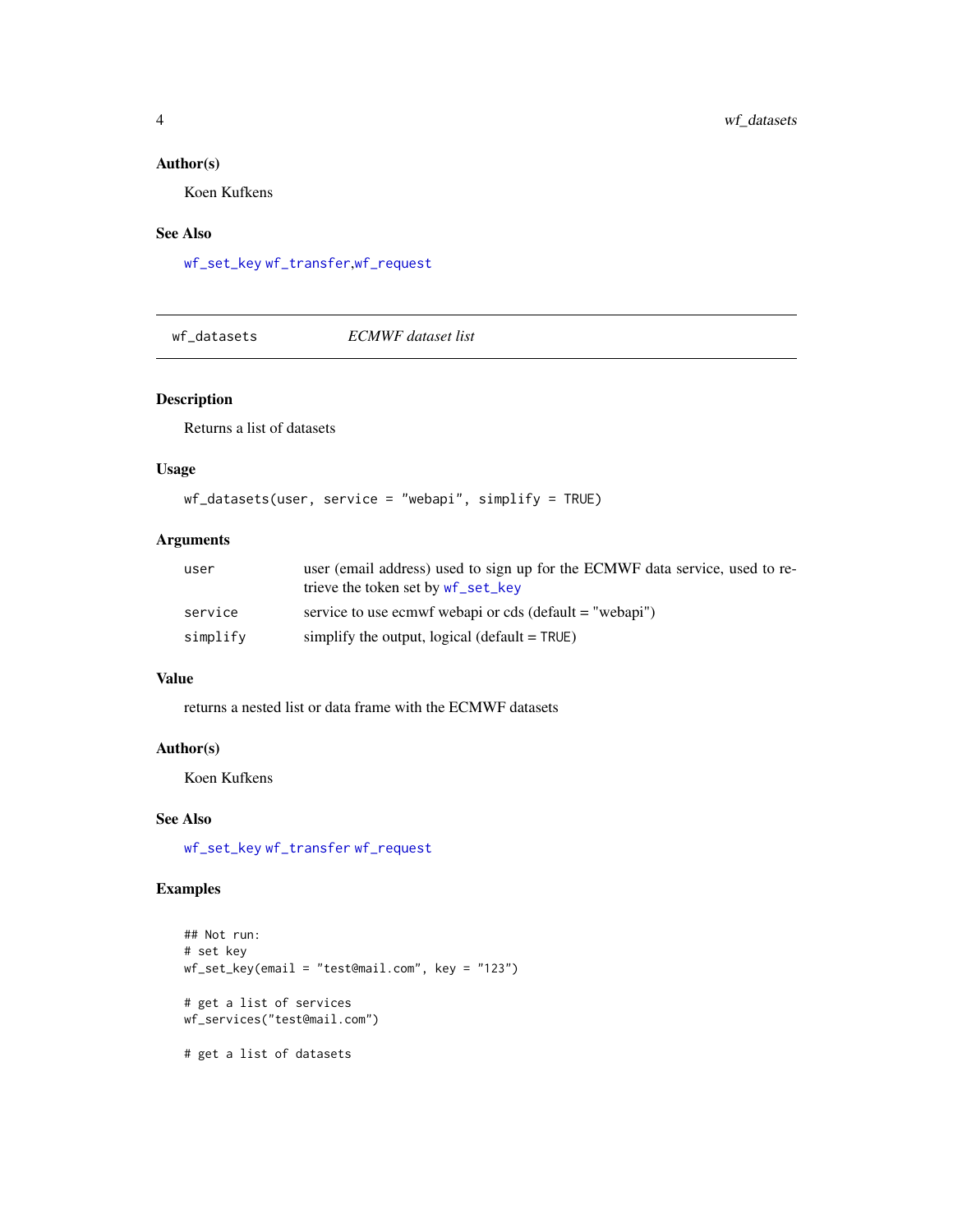#### <span id="page-4-0"></span>wf\_delete 5

```
wf_datasets("test@mail.com")
```

```
## End(Not run)
```
wf\_delete *ECMWF delete request*

#### Description

Deletes a staged download from the queue

#### Usage

```
wf_delete(url, user, service = "webapi", verbose = TRUE)
```
#### Arguments

| url     | url to query                                                                                                       |
|---------|--------------------------------------------------------------------------------------------------------------------|
| user    | user (email address) used to sign up for the ECMWF data service, used to re-<br>trieve the token set by wf_set_key |
| service | character, one of ecmw for cds depending on the data set to be deleted.                                            |
| verbose | show feedback on processing                                                                                        |

#### Author(s)

Koen Kufkens

#### See Also

[wf\\_set\\_key](#page-9-1) [wf\\_transfer](#page-10-1) [wf\\_request](#page-7-1)

```
## Not run:
# set key
wf_set_key(email = "test@mail.com", key = "123")
# get key
wf_get_key(email = "test@mail.com")
## End(Not run)
```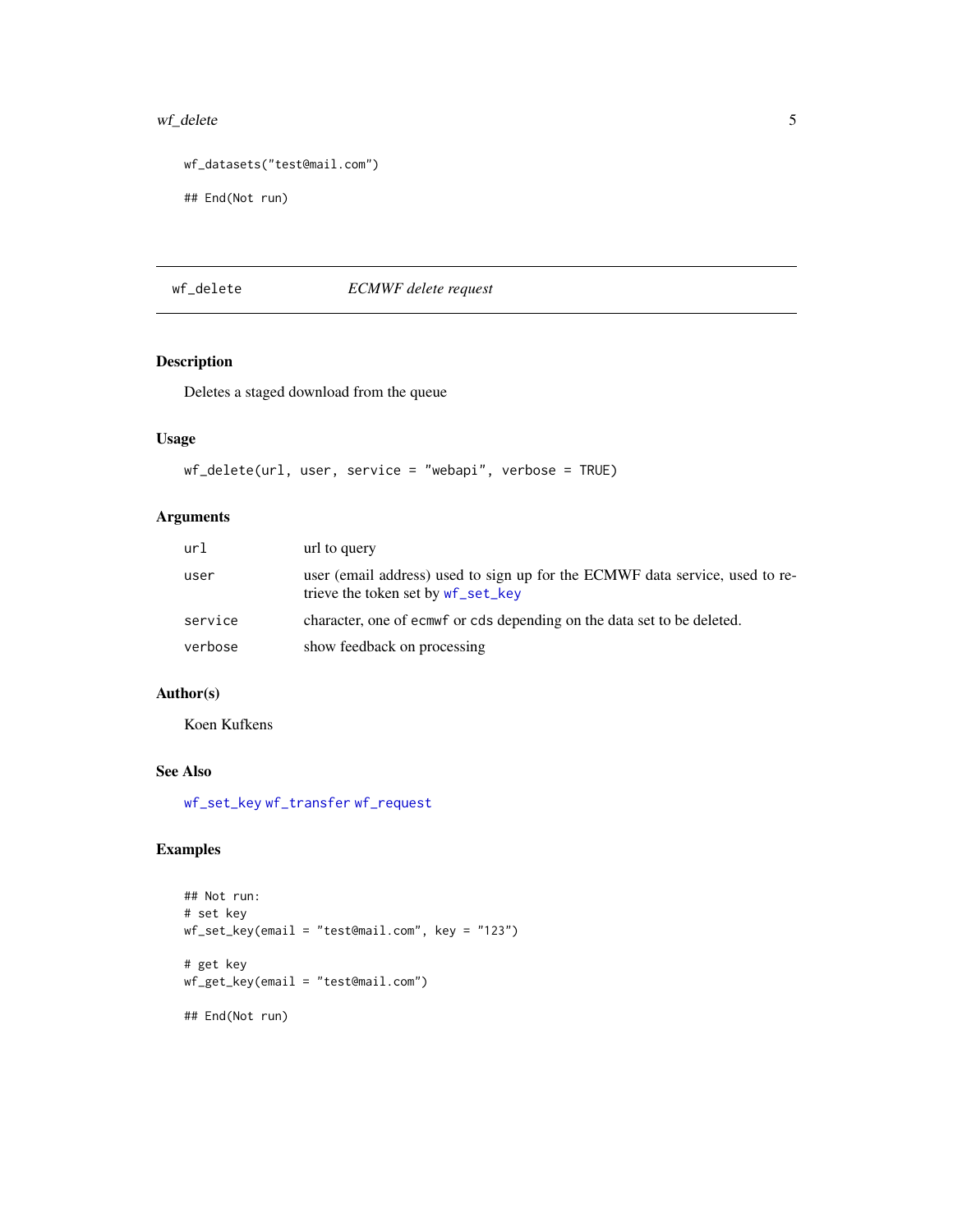<span id="page-5-1"></span><span id="page-5-0"></span>

#### Description

Returns you token set by [wf\\_set\\_key](#page-9-1)

#### Usage

wf\_get\_key(user, service = "webapi")

#### Arguments

| user    | user (email address) used to sign up for the ECMWF data service |
|---------|-----------------------------------------------------------------|
| service | service associated with credentials ("webapi" or "cds")         |

#### Value

the key set using [wf\\_set\\_key](#page-9-1) saved in the keychain

#### Author(s)

Koen Kufkens

#### See Also

[wf\\_set\\_key](#page-9-1)

```
## Not run:
# set key
wf_set_key(user = "test@mail.com", key = "123")
# get key
wf_get_key(user = "test@mail.com")
## End(Not run)
```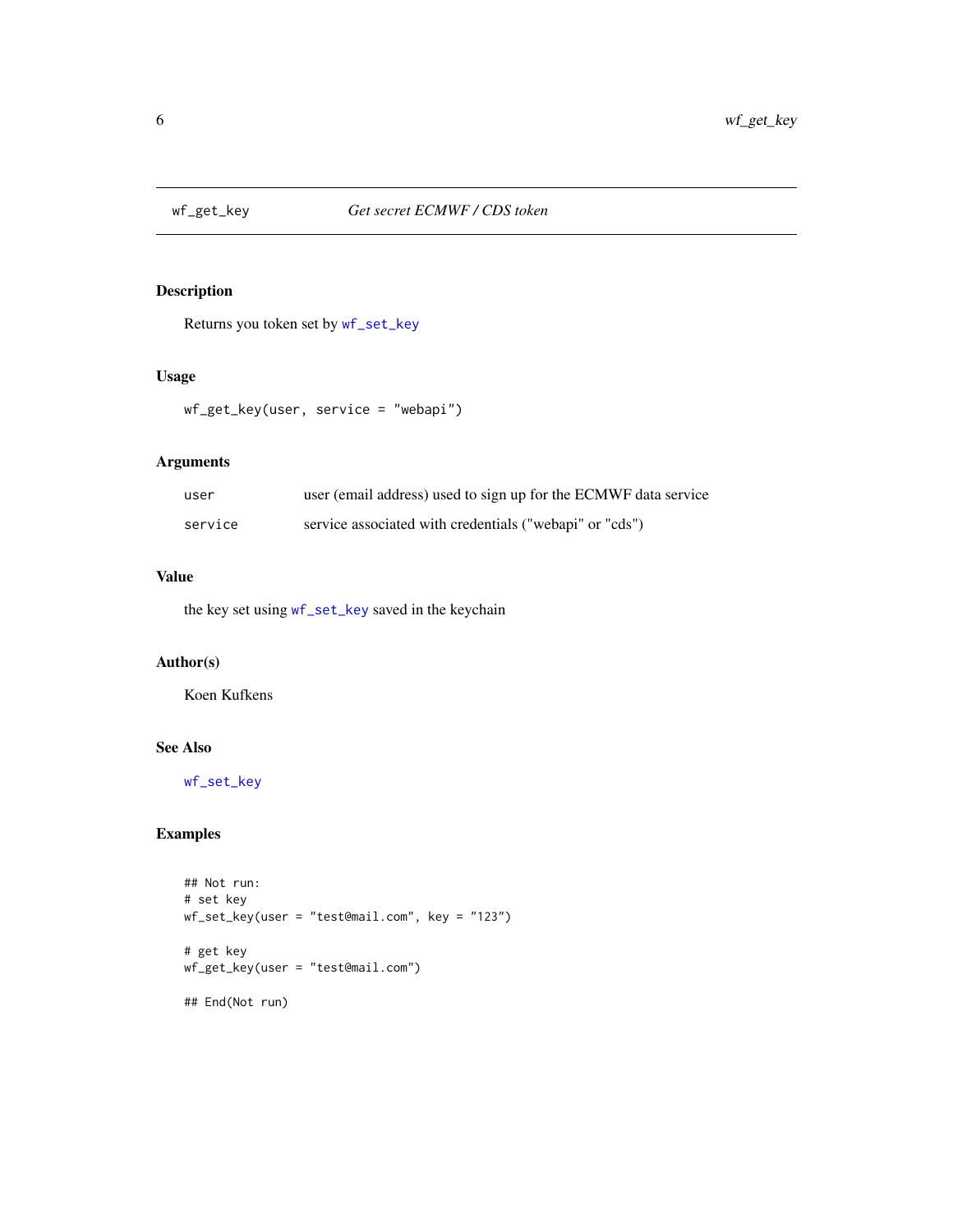<span id="page-6-0"></span>

#### Description

Shows and returns detailed product information about a specific data set (see [wf\\_datasets](#page-3-1)).

#### Usage

```
wf_product_info(dataset, user, service = "webapi", simplify = TRUE)
```
#### Arguments

| dataset  | character, name of the data set for which the product information should be<br>loaded.                      |
|----------|-------------------------------------------------------------------------------------------------------------|
| user     | string, user ID used to sign up for the CDS data service, used to retrieve the<br>token set by wf_set_key.  |
| service  | which service to use, one of webapi or cds                                                                  |
| simplify | boolean, default TRUE. If TRUE the description will be returned as tidy data in-<br>stead of a nested list. |

#### Value

Downloads a tidy data frame with product descriptions from CDS. If simplify = FALSE a list with product details will be returned.

#### Author(s)

Reto Stauffer, Koen Hufkens

#### See Also

[wf\\_datasets](#page-3-1).

#### Examples

```
## Not run:
  # Open description in browser
  wf_product_info(NULL, "reanalysis-era5-single-levels")
  # Return information
  info <- wf_product_info(NULL,
```

```
"reanalysis-era5-single-levels", show = FALSE)
names(info)
```
## End(Not run)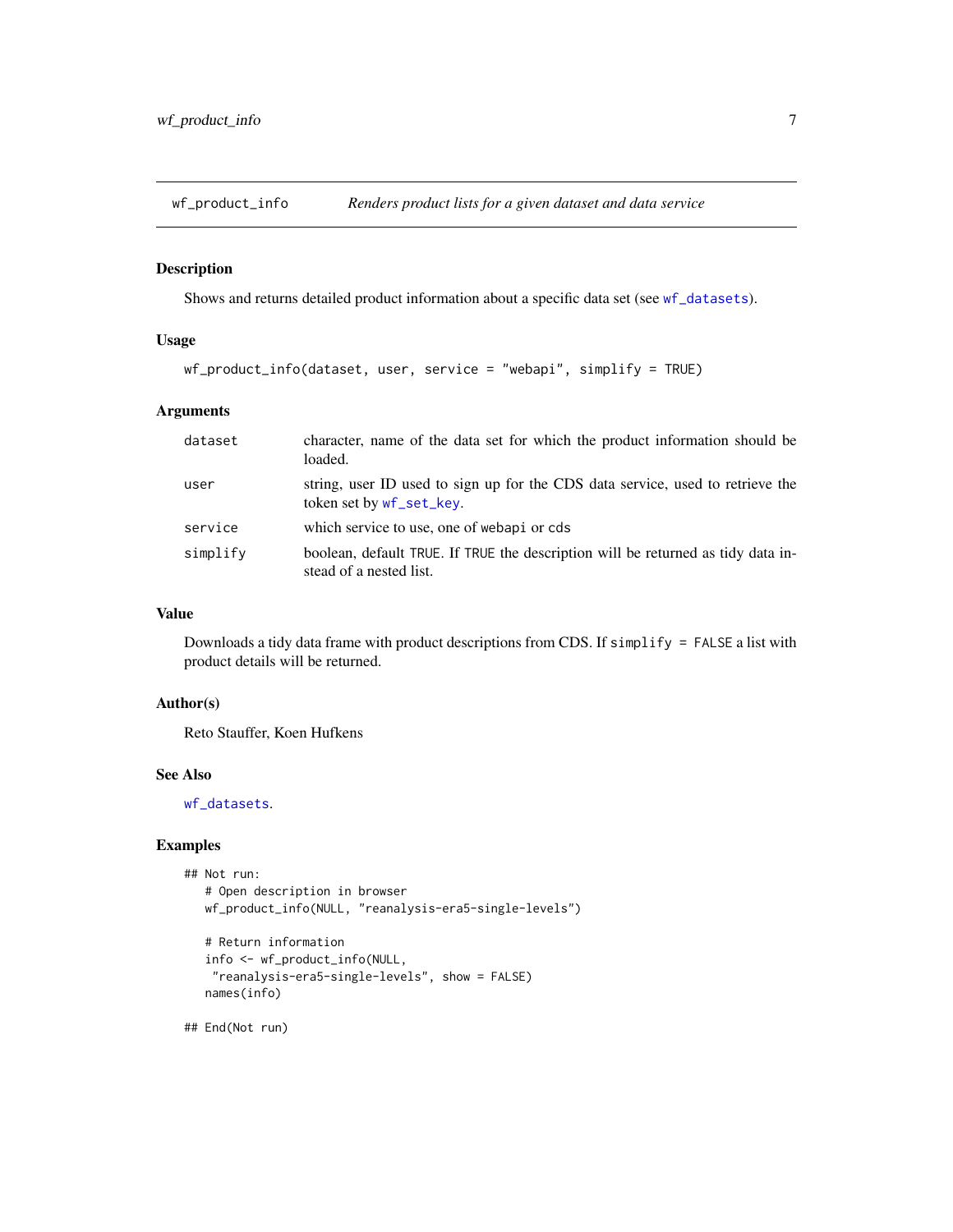#### Description

Stage a data request, and optionally download the data to disk. Alternatively you can only stage requests, logging the request URLs to submit download queries later on using [wf\\_transfer](#page-10-1). Note that the function will do some basic checks on the request input to identify possible problems.

#### Usage

```
wf_request(request, user, transfer = TRUE, path = tempdir(),
  time_out = 3600, verbose = TRUE)
```
#### Arguments

| request  | nested list with query parameters following the layout as specified on the ECMWF<br>API page                       |
|----------|--------------------------------------------------------------------------------------------------------------------|
| user     | user (email address) used to sign up for the ECMWF data service, used to re-<br>trieve the token set by wf_set_key |
| transfer | logical, download data TRUE or FALSE (default = TRUE)                                                              |
| path     | path were to store the downloaded data                                                                             |
| time_out | how long to wait on a download to start (default $= 3*3600$ seconds).                                              |
| verbose  | show feedback on processing                                                                                        |

#### Value

a download query staging url or (invisible) filename of the file on your local disc

#### Author(s)

Koen Kufkens

#### See Also

[wf\\_set\\_key](#page-9-1) [wf\\_transfer](#page-10-1)

```
## Not run:
# set key
wf_set_key(user = "test@mail.com", key = "123")
request \le - = list(stream = "oper",
  levtype = "sfc",param = "167.128",
```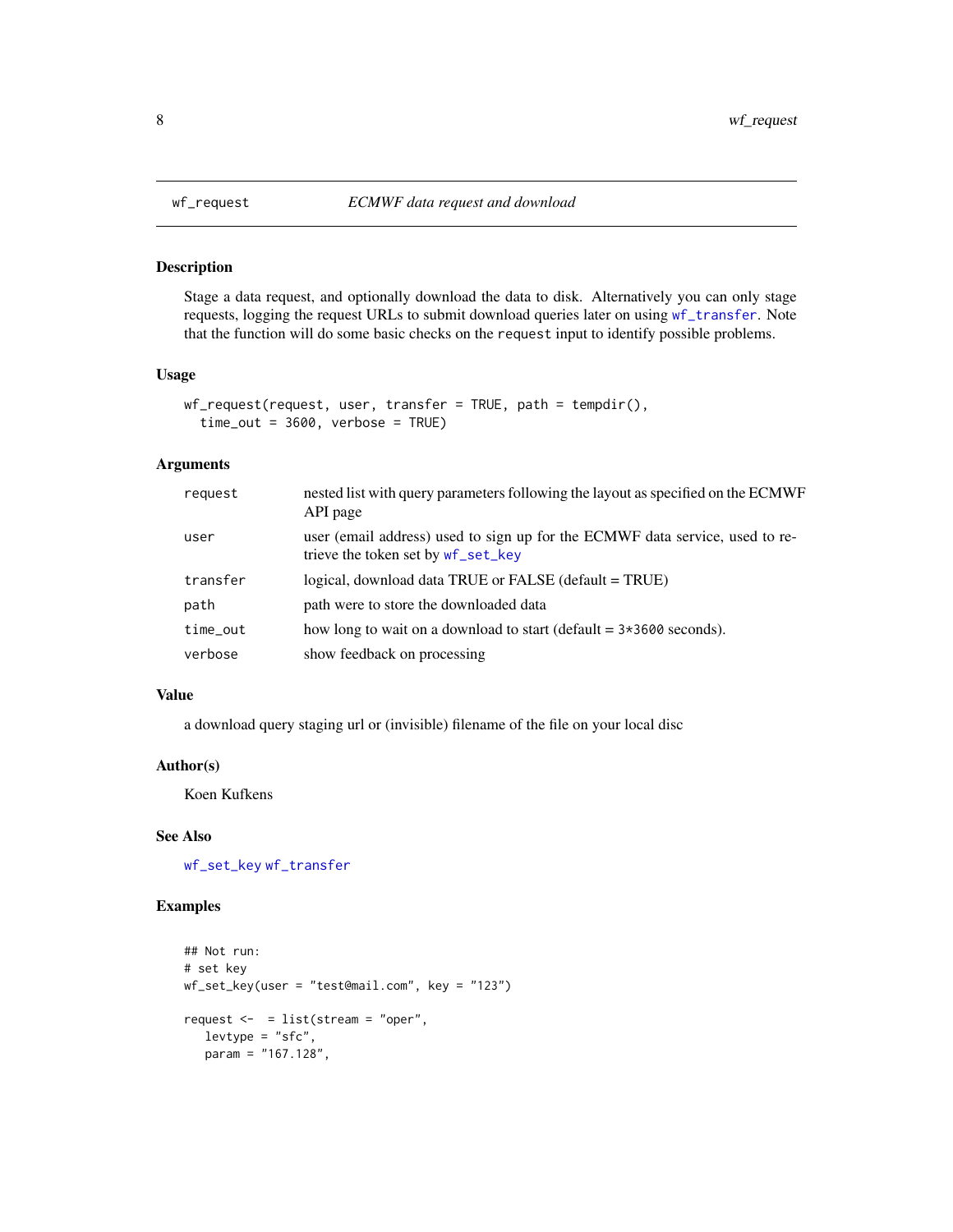#### <span id="page-8-0"></span>wf\_services 9

```
dataset = "interim",
  step = "0",grid = "0.75/0.75",
   time = "00",date = "2014-07-01/to/2014-07-02",
   type = "an",class = "ei",
  area = "50/10/51/11",
  format = "netcdf",
  target = "tmp.nc")# demo query
wf_request(request = request, user = "test@mail.com")
## End(Not run)
```
<span id="page-8-1"></span>wf\_services *ECMWF services list*

#### Description

Returns a list of services

#### Usage

```
wf_services(user, simplify = TRUE)
```
#### Arguments

| user     | user (email address) used to sign up for the ECMWF data service, used to re- |
|----------|------------------------------------------------------------------------------|
|          | trieve the token set by wf_set_key                                           |
| simplify | simplify the output, logical $(\text{default} = \text{TRUE})$                |

#### Value

returns a nested list or data frame with the ECMWF services

#### See Also

[wf\\_set\\_key](#page-9-1) [wf\\_transfer](#page-10-1) [wf\\_request](#page-7-1)

```
## Not run:
# set key
wf_set_key(user = "test@mail.com", key = "123")
# get a list of services
```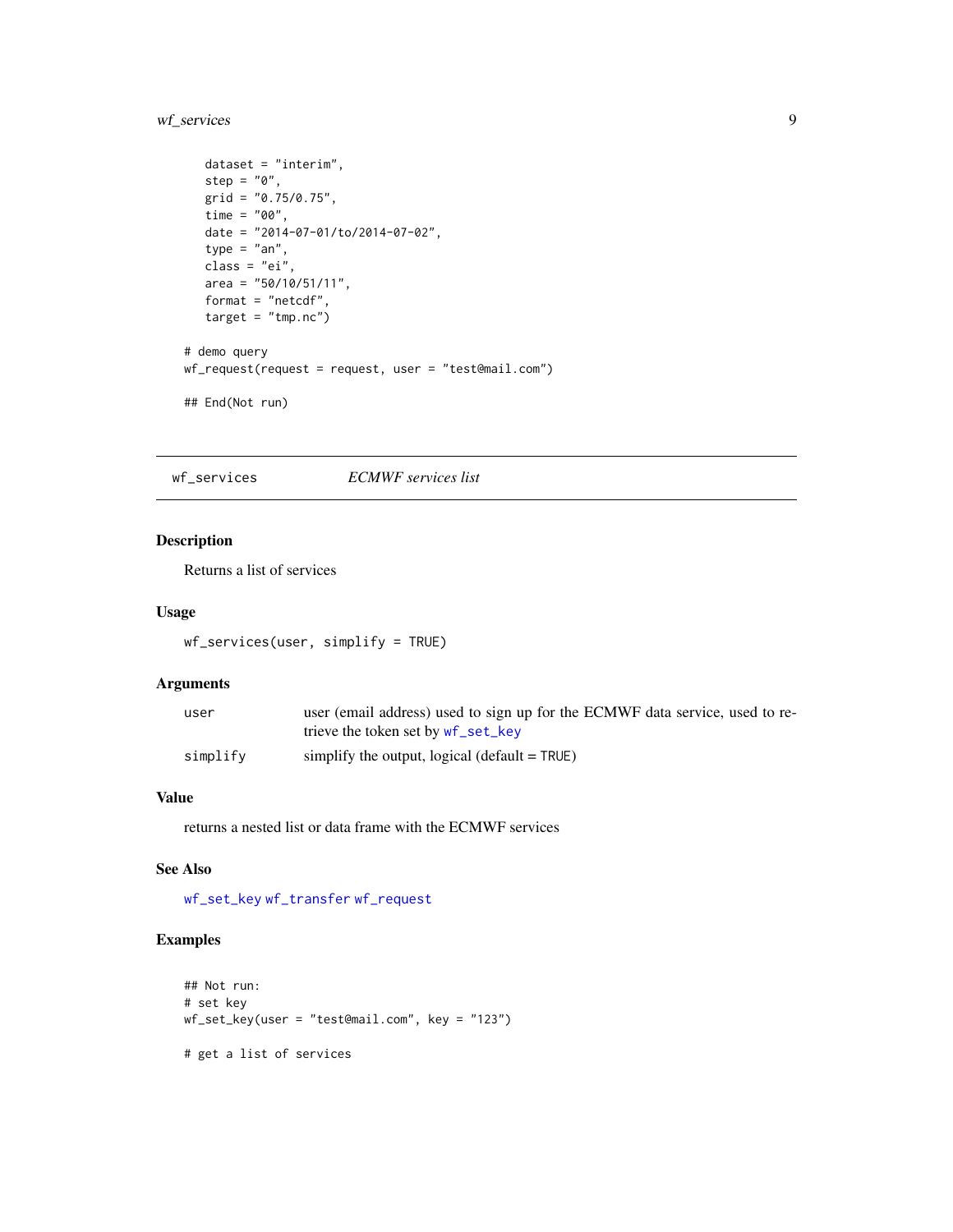```
wf_services("test@mail.com")
# get a list of datasets
wf_services("test@mail.com")
```
## End(Not run)

<span id="page-9-1"></span>wf\_set\_key *Set secret ECMWF token*

#### Description

Saves the token to your local keychain under a service called "ecmwfr".

#### Usage

wf\_set\_key(user, key, service)

#### Arguments

| user    | user (email address) used to sign up for the ECMWF data service |
|---------|-----------------------------------------------------------------|
| kev     | token provided by ECMWF                                         |
| service | service associated with credentials ("webapi" or "cds")         |

#### Value

It invisibly returns the user.

#### Author(s)

Koen Kufkens

#### See Also

[wf\\_get\\_key](#page-5-1)

```
## Not run:
# set key
wf_set_key(user = "test@mail.com", key = "123")
# get key
wf_get_key(user = "test@mail.com")
# leave user and key empty to open a browser window to the service's website
# and type the key interactively
wf_get_key()
```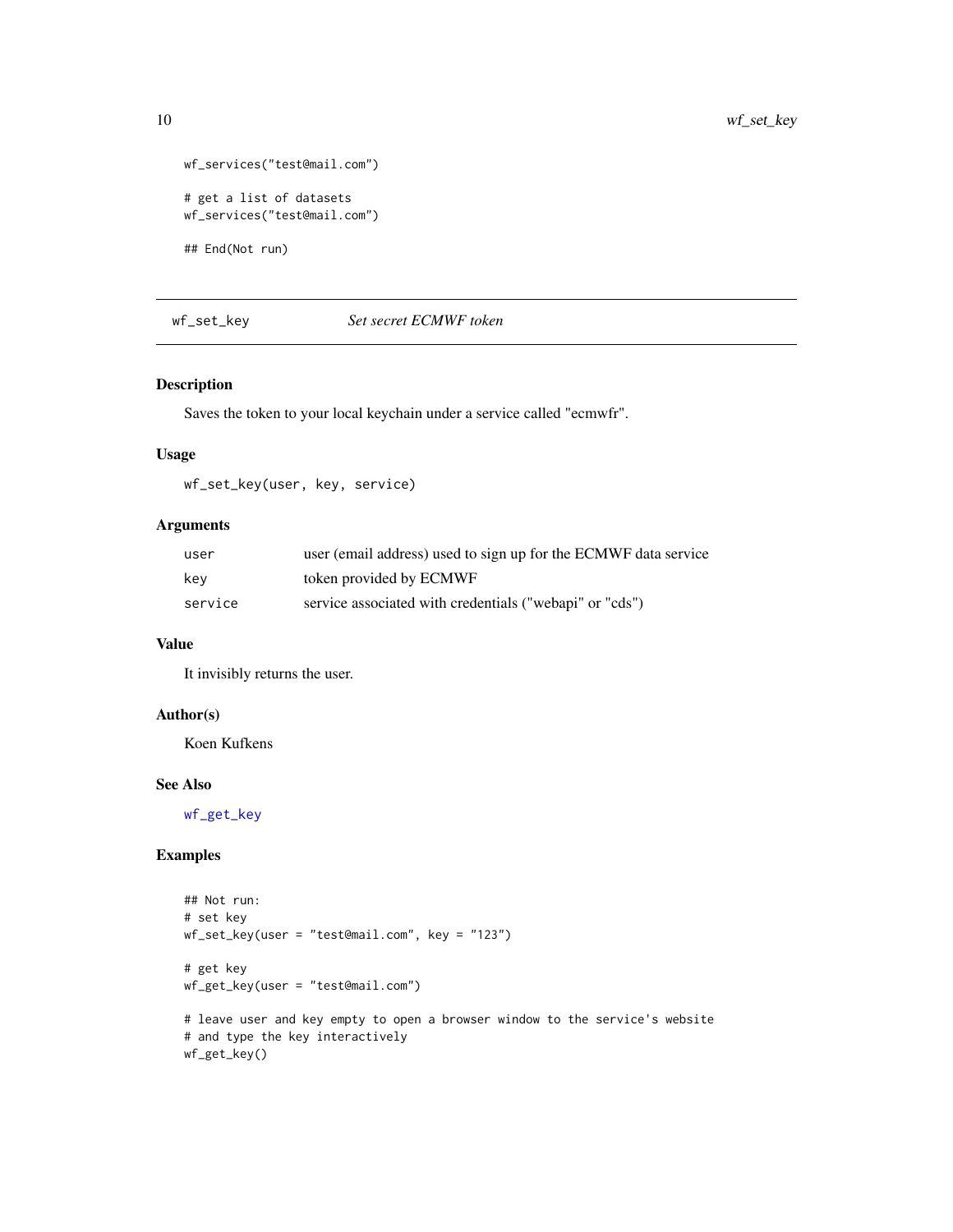<span id="page-10-0"></span>## End(Not run)

#### <span id="page-10-1"></span>wf\_transfer *ECMWF data transfer function*

#### Description

Returns the contents of the requested url as a netCDF file downloaded to disk or the current status of the requested transfer.

#### Usage

```
wf_transfer(url, user, service = "webapi", path = tempdir(),
  filename = tempfile("ecmwfr_"), verbose = TRUE)
```
#### Arguments

| url      | url to query                                                                                                        |
|----------|---------------------------------------------------------------------------------------------------------------------|
| user     | user (email address) used to sign up for the ECMWF data service, used to re-<br>trieve the token set by wf_set_key. |
| service  | which service to use, one of webapi or cds                                                                          |
| path     | path were to store the downloaded data                                                                              |
| filename | filename to use for the downloaded data                                                                             |
| verbose  | show feedback on data transfers                                                                                     |
|          | forwarded to wf_transfer                                                                                            |

#### Value

a netCDF of data on disk as specified by a [wf\\_request](#page-7-1)

#### Author(s)

Koen Kufkens

#### See Also

[wf\\_set\\_key](#page-9-1) [wf\\_request](#page-7-1)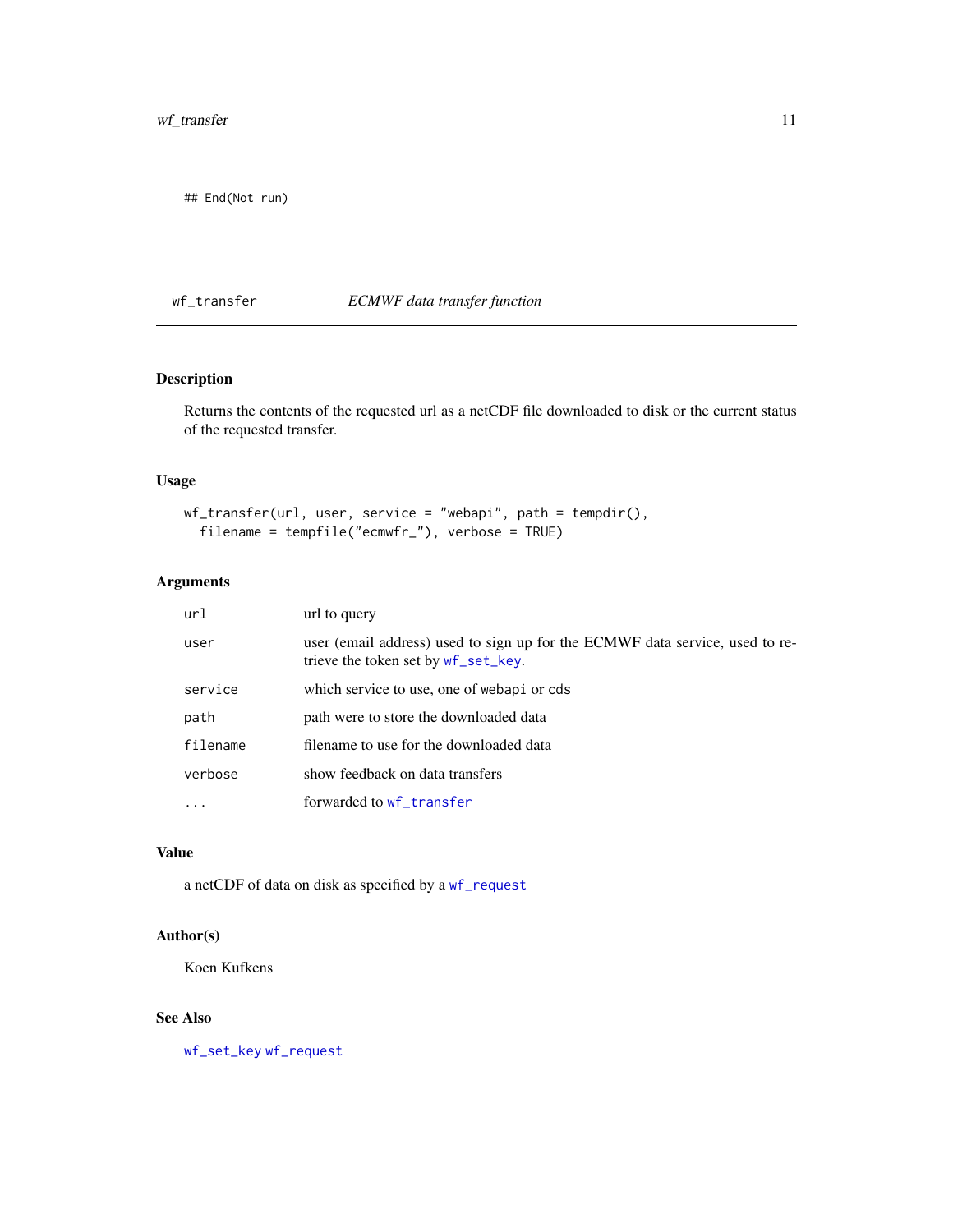#### Examples

```
## Not run:
# set key
wf_set_key(user = "test@mail.com", key = "123")
# request data and grab url and try a transfer
r <- wf_request(request, "test@email.com", transfer = FALSE)
# check transfer, will download if available
wf_transfer(r$href, "test@email.com")
## End(Not run)
```
wf\_user\_info *ECMWF WebAPI user info query*

#### Description

Returns user info for the ECMWF WebAPI

#### Usage

wf\_user\_info(user)

#### Arguments

| user | user (email address) used to sign up for the ECMWF data service, used to re- |
|------|------------------------------------------------------------------------------|
|      | trieve the token set by wf_set_key                                           |

#### Value

returns a data frame with user info

#### See Also

[wf\\_set\\_key](#page-9-1) [wf\\_services](#page-8-1) [wf\\_datasets](#page-3-1)

```
## Not run:
# set key
wf_set_key(user = "test@mail.com", key = "123")
# get user info
wf_user_info("test@mail.com")
## End(Not run)
```
<span id="page-11-0"></span>